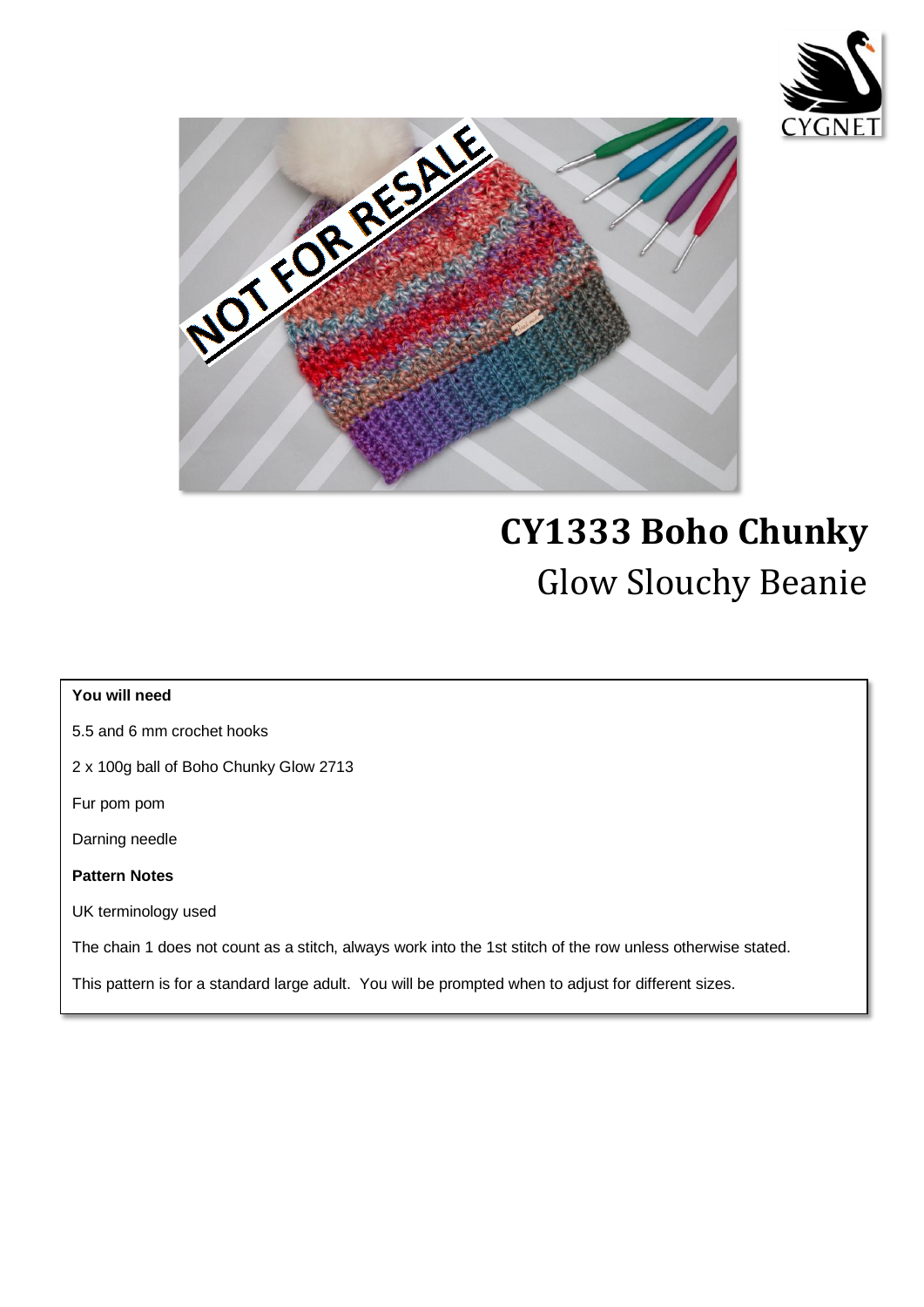| <b>Abbreviations</b>                     |                        |
|------------------------------------------|------------------------|
| tc-treble crochet                        | $sp(s)$ – space(s)     |
| htc - half treble crochet                | nxt - next             |
| $dc - double crochet$                    | t - turn your work     |
| bet – between                            | rem - remaining        |
| $ch - chain$                             | $st(s)$ - stitch $(s)$ |
| slst - slip stitch                       | $rept-repeat$          |
| htc2tog - half treble crochet 2 together | blo - back loop only   |
| $f/O - fasten off$                       |                        |

#### **Hat**

**Brim** – With your 5.5 mm hook, ch 9 Row  $1 -$  dc into  $2^{nd}$  ch, dc into each ch across (8) Rows 2 till 62 – ch 1, t, dc into  $1<sup>st</sup>$  st, dc blo into nxt 6 sts, dc into last st At this point, try your brim on and make sure you have a comfortable fit. If you are needing a larger fit, make additional rows in multiples of 2. If needing a smaller fit, rip back rows in multiples of 2 Once you have your correct size, line up edges and going through both layers, slst together.

#### **Body**

Turn the right way out and change to 6 mm hook. Row 1 – ch 1 and work 1 dc into the end of every row on the brim, slst to 1st dc (62) Row 2 – ch1, t, tc into 1<sup>st</sup> st, dc into nxt, rept around, slst into 1<sup>st</sup> st Row 3 till 13 – ch 1, t, tc into dc, dc into tc rept around, slst into  $1<sup>st</sup>$  st Try your hat on again, and if you require more height to the hat, rept row 13. Row 14 – ch 1, t, dc2tog, rept around, slst to  $1<sup>st</sup>$  dc Row 15 – rept row 13 Row 16 – rept row 14 Row 17 – rept row 15 Row 18 – ch1, t, dc2tog, rept across